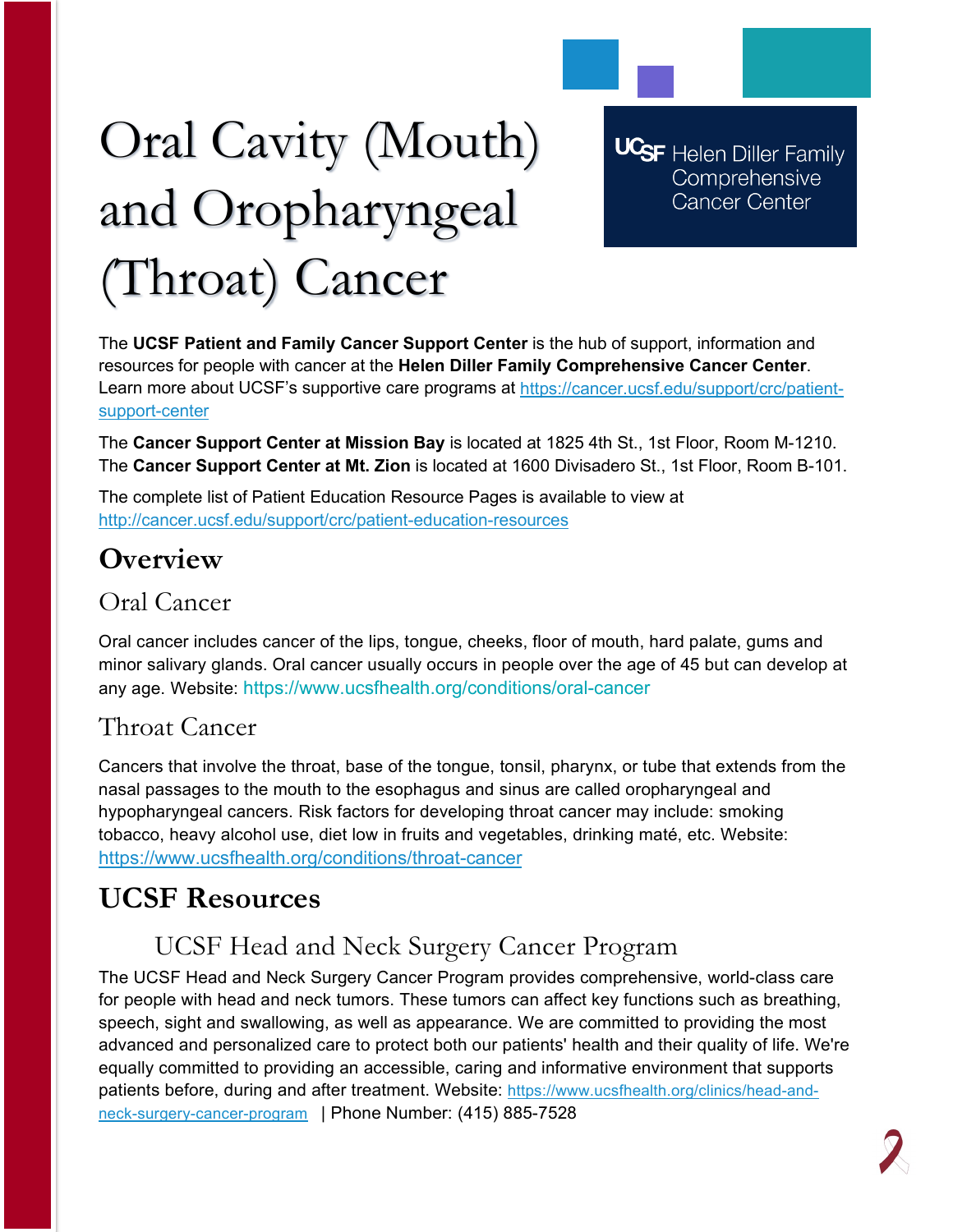# **Publications**

#### Cancer.Net: Oral and Oropharyngeal Cancer

This is Cancer.Net's Guide to Salivary Gland Cancer (Available in various foreign languages) Website: <https://www.cancer.net/cancer-types/oral-and-oropharyngeal-cancer>

## NCBI: Oral and Oropharyngeal Cancer

The National Center for Biotechnology Information advances science and health by providing access to biomedical and genomic information.

Website: <https://www.ncbi.nlm.nih.gov/books/NBK430685/?term=oral%20cancer>

# **Organizations**

#### American Cancer Society (ACS) – Oral and Oropharyngeal Cancer

At the American Cancer Society, we're on a mission to free the world from cancer. Until we do, we'll be funding and conducting research, sharing expert information, supporting patients, and spreading the word about prevention. All so you can live longer — and better.

Website: <https://www.cancer.org/cancer/oral-cavity-and-oropharyngeal-cancer.html> | Phone Number: 800.227.2345

## Cancer Support Community – Oral and Oropharyngeal Cancer

As the largest professionally led nonprofit network of cancer support worldwide, the Cancer Support Community is dedicated to ensuring that all people impacted by cancer are empowered by knowledge, strengthened by action, and sustained by community.

Website:<https://www.cancersupportcommunity.org/oral-and-lip-cancer> | Phone Number: 888- 793-9355

#### International Association of Laryngectomees

The IAL was formed in 1952 by representatives of 13 individual clubs to answer the need for coordinating the activities of the clubs. The purposes of the IAL are to promote and support the total rehabilitation of the Laryngectomee by the exchange of ideas and dissemination of information to member clubs and to the public. To facilitate the formation of new clubs, to foster improvement in Laryngectomee programs, and to improve the minimum standards for teachers of post-Laryngectomee speech.

Website: <https://www.theial.com/>

## Head and Neck Cancer Alliance

As the largest professionally led nonprofit network of cancer support worldwide, the Cancer Support Community is dedicated to ensuring that all people impacted by cancer are empowered by knowledge, strengthened by action, and sustained by community.

Website:<https://www.headandneck.org/> | Phone Number: 866-792-4622